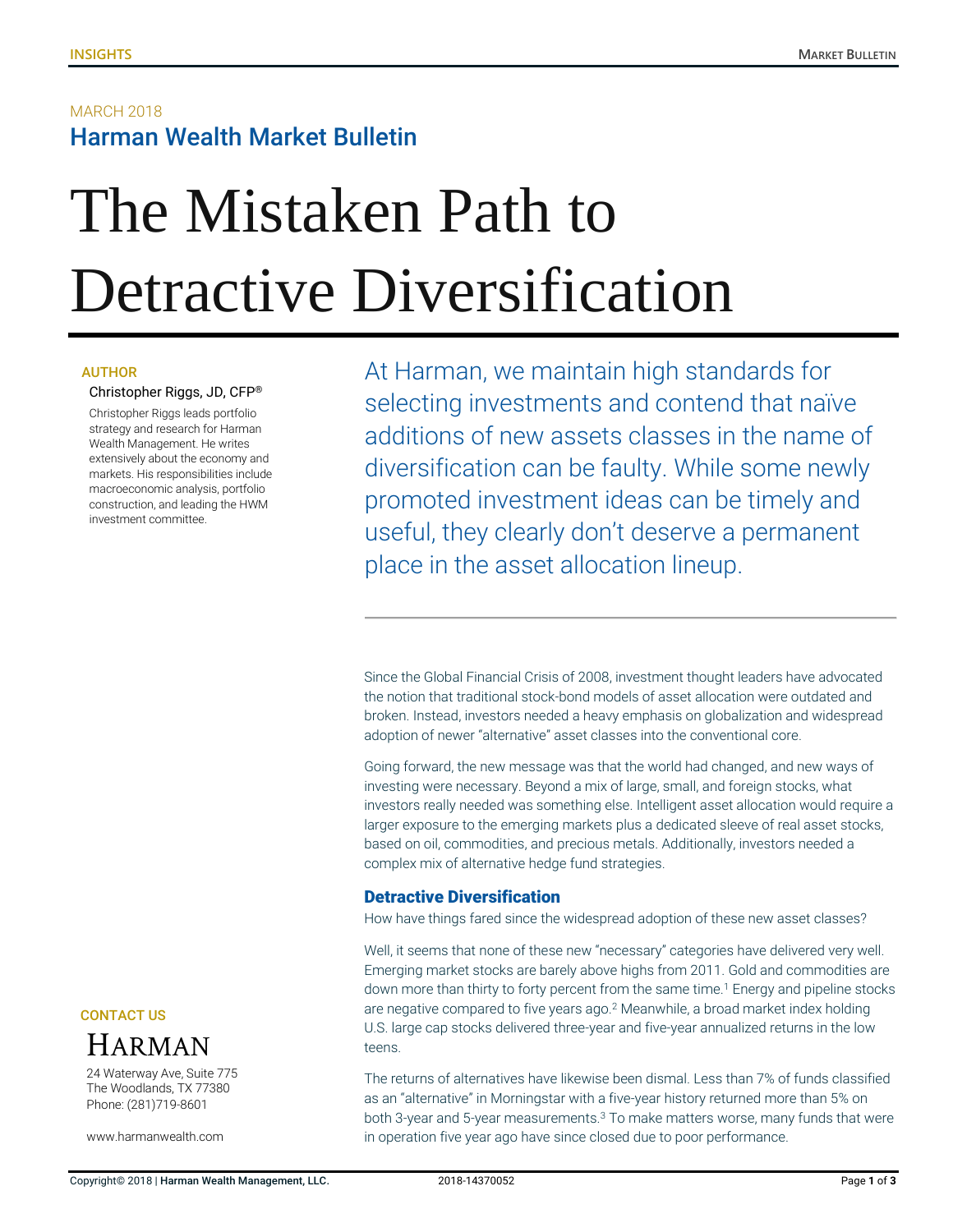Unfortunately, investors led down this path experienced "detractive diversification," whereby new investment classes were added to enhance return but have done nothing but underperform traditional holdings. In their dismay, many investors have been left wondering why they ever owned them at all.

*Unfortunately, investors led down this path experienced "detractive diversification," whereby new investment classes were added to enhance return but have done nothing but underperform traditional holdings.*

#### How did the experts get it so wrong?

Upon examination, it's clear the experts could hardly have fared worse with their recommendation on intelligent portfolio management. What appeared to be prudent advice then, now looks severely misguided. So, how could they have missed so badly?

For each new alternative asset class, the explanations vary and can be complex. However, the investment industry does deserve collective culpability for the naïve and faulty reasoning behind their push.

#### Issue #1: Missing the "Why?"

Sound investments are more than just surface level numbers on a page. In some form or fashion, they harvest return sources to produce a positive outcome. For example, stocks harvest growth and profits, while bonds harvest yield. Behind every investment everywhere there is a fundamental "why" behind the rate of return.

To understand an investment, one must get below the surface and reach second order thinking. One must understand and get to the "why" it performs well or poorly and when it may do so.

After the Great Financial Crises of 2008, it seems the industry forgot this. Instead, the industry fell victim to one of the oldest and most common mistakes of investing: return-chasing behavior. It created and promoted massive amounts of product based on what had just done well without asking for the "why." Regrettably, the consequence of stopping at the first level led to promoting a new form of diversified portfolio investing just when the winds of performance were changing.

#### Issue #2: Failure to ask what would happen if circumstances changed?

In the world of investing, there is no such thing as an investment that does well in all circumstances. Instead, each type of investment is dependent upon specific, unique, and temporary circumstances.

In the wake of the Great Recession, the global macro conditions assisting these newly promoted alternatives abruptly shifted. Political risk in Europe and Japan was amplified while demographics and debt ratios deteriorated. China's phenomenal "growth" story became a "slowdown" story, changing the economic landscape for commodity-exporting countries and emerging market nations across the globe. Furthermore, low interest rates and overcrowding in hedge fund-like strategies contributed to substandard performance.

#### What does it all mean for investors?

Let's not be mistaken. Diversification is an essential practice for the success of a long-term portfolio. Prudence demands diversifying one's risk exposures. In response, the Harman Wealth team actively manages across a range of risk exposures on behalf of our investing clients.

*…let's also be clear, well-meaning efforts to improve portfolios in the name of diversification can also be gravely flawed. Asset classes also bring risk exposures, sometimes in an untimely and consequential fashion.*

But, let's also be clear, well-meaning efforts to improve portfolios in the name of diversification can also be gravely flawed. Asset classes also bring risk exposures, sometimes in an untimely and consequential fashion.

Furthermore, not every new asset class deserves a permanent seat at the table. Understand that many investment categories are driven by cyclical and temporary forces, becoming very useful only when the timing is right. But, they should also be relegated to the specialist role, being called upon only when conditions align in their favor.

Since investors don't get the opportunity for a do-over, the recent lesson of detractive diversification should be taken to heart. Attempts to redefine portfolio management should have been met with a higher burden of proof. Moreover, attempting to pick the most useful investments for the next ten years today is naïve and fool-hardy.

For the future, we all must realize that progress in portfolio management most likely won't come from some new "buy and hold" asset class. Instead, progress starts with a deeper understanding what truly drives returns across different investments while building in adaptability and responsiveness for when conditions change.

Sources:

<sup>&</sup>lt;sup>1</sup> Morningstar

<sup>2</sup> Stockcharts.com

<sup>3</sup> Morningstar